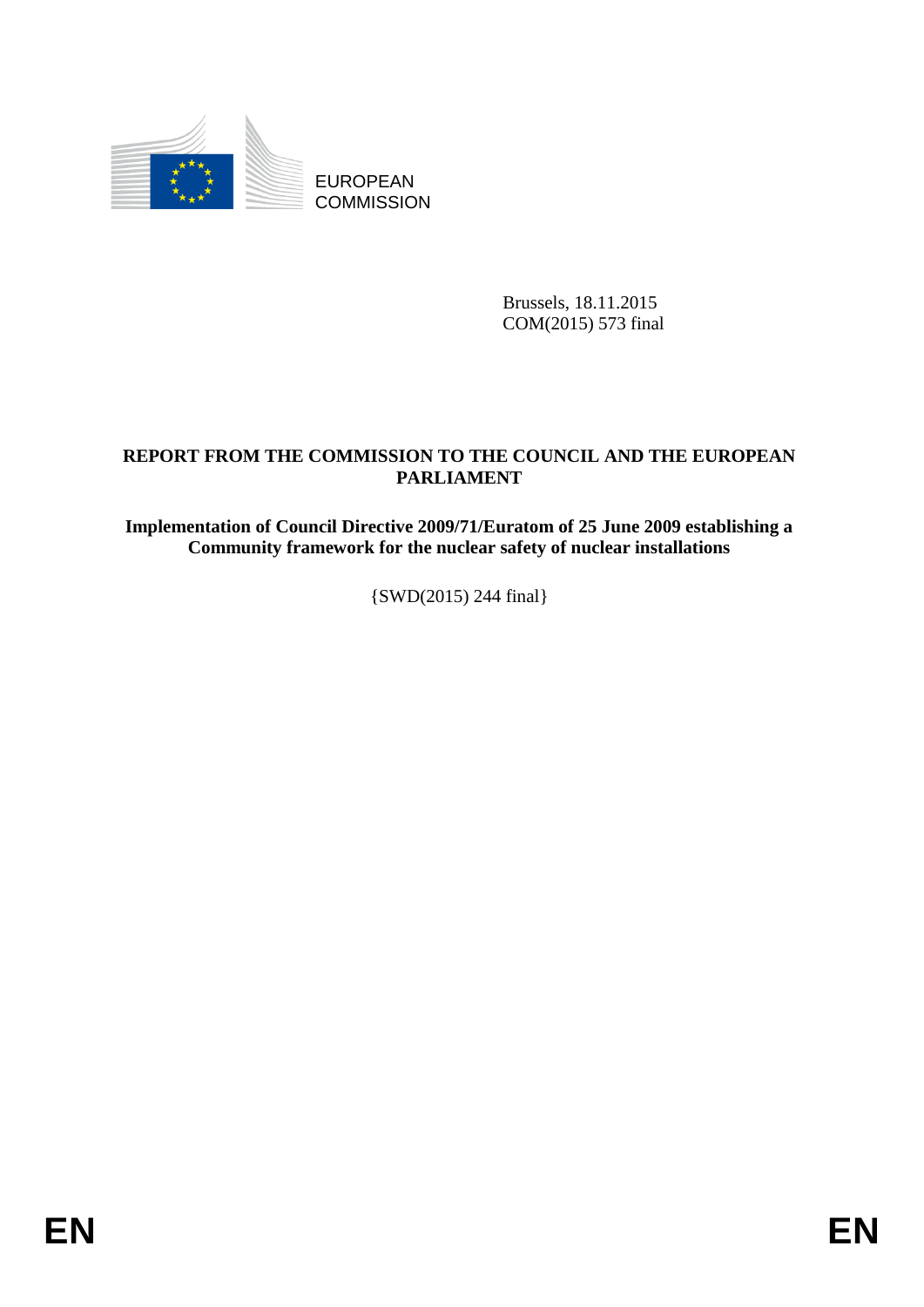## **Table of contents**

| 1.               |                                                                                              |  |  |  |  |  |
|------------------|----------------------------------------------------------------------------------------------|--|--|--|--|--|
| 1.1.             |                                                                                              |  |  |  |  |  |
| 1.2.             | developments since the publication<br>Major<br>of                                            |  |  |  |  |  |
| 1.3.             |                                                                                              |  |  |  |  |  |
| 2.               | OVERVIEW OF IMPLEMENTATION AS REGARDS THE LEGAL<br>FRAMEWORK AND THE REGULATORY AUTHORITY  5 |  |  |  |  |  |
| 3.               |                                                                                              |  |  |  |  |  |
| 3.1.             |                                                                                              |  |  |  |  |  |
| 3.2.             |                                                                                              |  |  |  |  |  |
| 3.3.             |                                                                                              |  |  |  |  |  |
| 3.4.             | International peer review of the national framework (Article 9(3))7                          |  |  |  |  |  |
| 3.5.             |                                                                                              |  |  |  |  |  |
| $\overline{4}$ . | SAFETY OF NUCLEAR INSTALLATIONS (ARTICLES 6 AND 7) 10                                        |  |  |  |  |  |
| 4.1.             |                                                                                              |  |  |  |  |  |
| 4.2.             |                                                                                              |  |  |  |  |  |
| 4.3.             | Recommendations to Member States and Commission action  12                                   |  |  |  |  |  |
| 5.               |                                                                                              |  |  |  |  |  |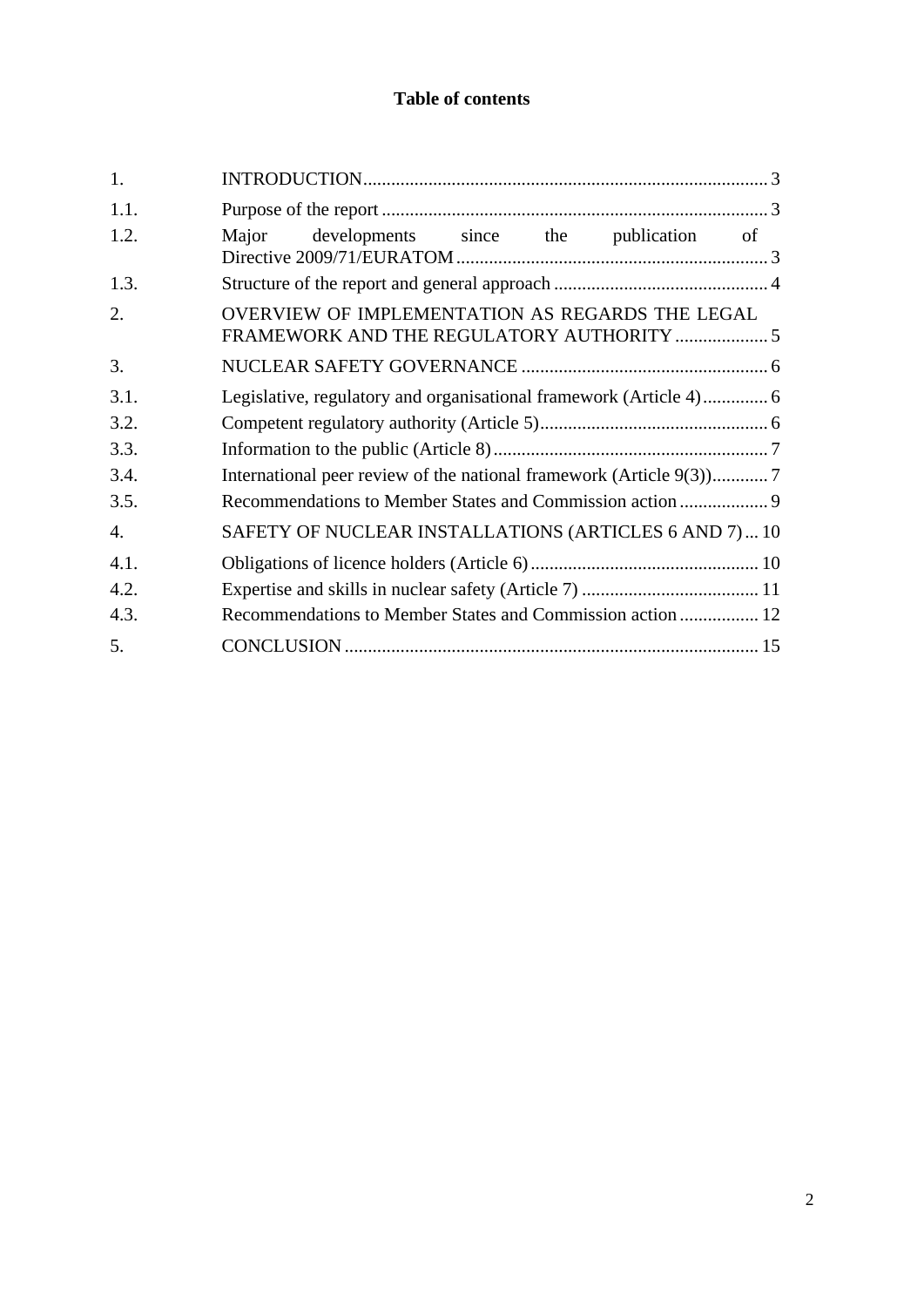#### <span id="page-2-0"></span>**1. INTRODUCTION**

### <span id="page-2-1"></span>**1.1. Purpose of the report**

Under Article 9(2) of Directive 2009/71/EURATOM (Nuclear Safety Directive), the Commission is required to submit a progress report on the implementation of the Directive. The Directive is secondary legislation deriving from Articles 2(b) and 30 of the Euratom Treaty.

This report is based on the Member States' national reports under Article 9(1) of the Directive, which requires them to submit a report to the Commission on its implementation for the first time by  $22$  July  $2014$ .<sup>1</sup> The national reports demonstrate how Member States are addressing the objectives of the Directive and illustrate the approaches taken at national level.

The Council's adoption of the Nuclear Safety Directive on 25 June 2009 was a major step towards achieving a common legal framework on nuclear safety in Europe. Until then, nuclear safety was governed by national legislation and international conventions.<sup>2</sup> The existing system was supplemented by the [Directive,](http://eur-lex.europa.eu/LexUriServ/LexUriServ.do?uri=OJ:L:2009:172:0018:0022:EN:PDF) which gave binding legal force to the main international nuclear safety principles.

The objective of the Directive is to maintain and promote the continuous improvement of nuclear safety. It requires Member States to make appropriate national arrangements for a high level of nuclear safety to protect workers and the general public against the dangers of exposure to ionising radiation from nuclear installations. The Directive includes provisions on the following:

- the establishment of a national legal framework for the nuclear safety of civilian nuclear installations;
- the organisation, duties and responsibilities of the competent regulatory authorities;
- the licence holders' obligations;
- the education and training of staff; and
- the provision of information to the public.

The Directive entered into force on 22 July 2009. The Member States had until 22 July 2011 to bring into force their laws, regulations and administrative provisions ensuring compliance with the Directive.

### <span id="page-2-2"></span>**1.2. Major developments since the publication of Directive 2009/71/EURATOM**

Over the past five years, major steps have been taken at EU level to improve nuclear safety. These have followed a two-track approach: verifying the capabilities of nuclear installations to resist serious safety events and strengthening the legal framework.

Following the 2011 Fukushima nuclear accident, the European Council asked the Commission and the European Nuclear Safety Regulators' Group  $(ENSREG)^3$  to reassess the

 $\mathbf{1}$ <sup>1</sup> Most countries followed the unified structure for implementation reports developed under the aegis of the European Nuclear Safety Regulators' Group (ENSREG), as recommended in recital 16 of the Directive. All Member States submitted their report as required in Article 9(1) of the Directive.

<sup>&</sup>lt;sup>2</sup> The main provisions of the Directive derive from the principles enshrined in the 1994 Convention on nuclear safety, to which all Member States are parties.

<sup>3</sup> Independent, authoritative expert body created in 2007 following a decision of the European Commission. It is composed of the national nuclear safety, radioactive waste safety or radiation protection regulatory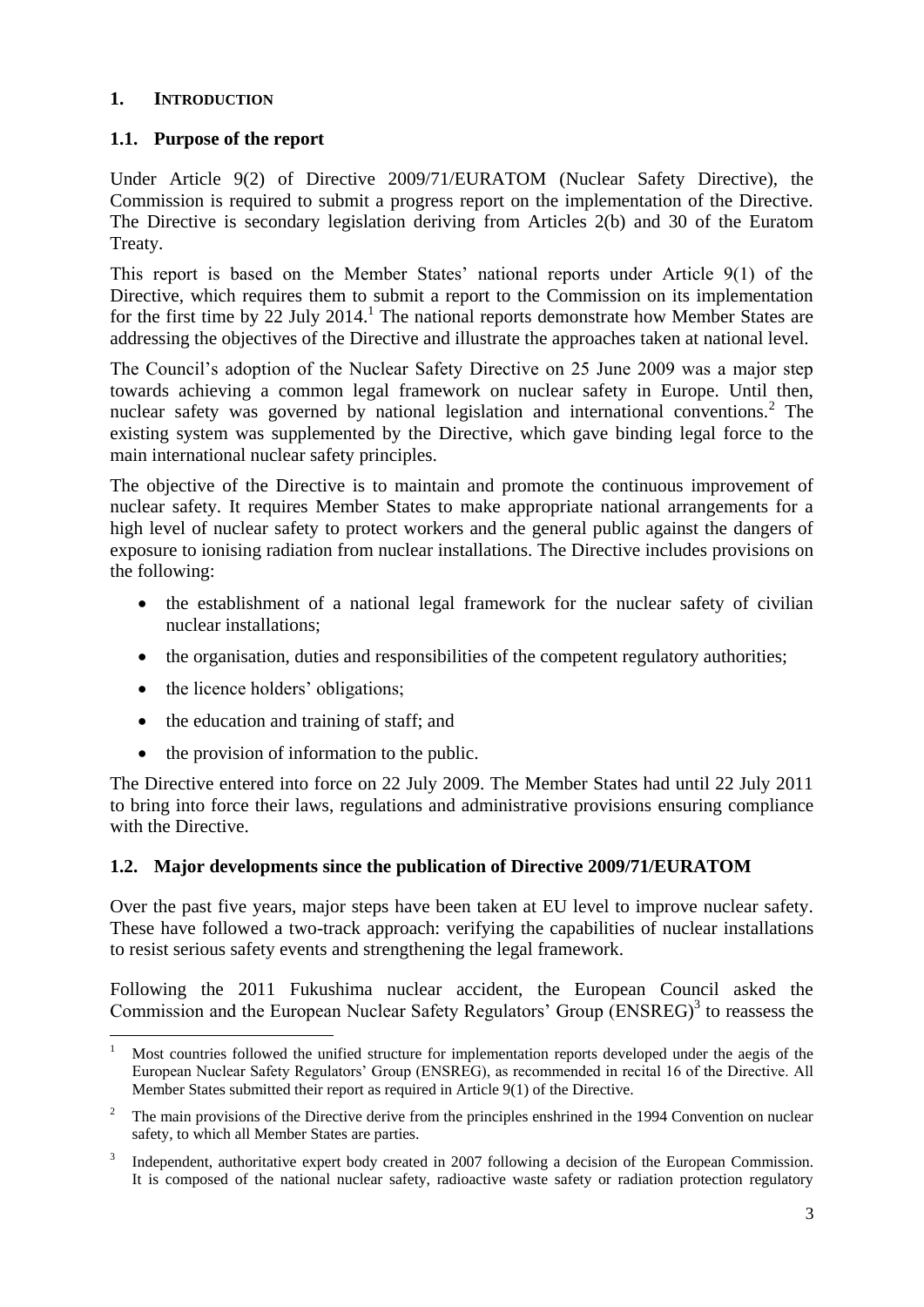EU's 131 nuclear power reactors. The Commission and ENSREG carried out 'stress tests', which resulted in a number of recommendations. The implementation of these recommendations is regularly assessed through the peer review of national action plans.

The review of the Euratom legal framework for nuclear safety, also called for by Heads of State and Government, led to a Commission proposal for substantial amendments to Directive 2009/71/EURATOM. These were adopted by the Council on 8 July 2014. They take into account the lessons learned from the nuclear stress tests as well as the safety requirements of the Western European Nuclear Regulators Association (WENRA)<sup>4</sup> and the International Atomic Energy Agency (IAEA). The amended Directive is to be transposed into national law by 15 August 2017. The amendments:

- strengthen the independence of national regulatory authorities;
- introduce a high-level EU-wide safety objective to prevent accidents and avoid radioactive releases;
- set up a European system of peer reviews on specific safety issues every six years;
- increase transparency on nuclear safety matters by informing and involving the public; and
- promote an effective nuclear safety culture.

The Member States had to send their implementation reports by 22 July 2014. Since they cover the period prior to the adoption of the amendments, this report is based on the original version of the Directive. However, in order to give in this report a more complete picture of implementation of the current Euratom legal framework for nuclear safety, references to the amended Directive may appear, especially when an obligation arising from the original version has been expanded in the amended Directive.

## <span id="page-3-0"></span>**1.3. Structure of the report and general approach**

1

The report aims to provide the Council and Parliament with a complete overview on the current state of implementation of the Directive across the EU.

After a general introduction on how the Directive has been implemented, the report deals, in Section 3, with issues related to nuclear safety governance, corresponding to Articles 4, 5, 8 and 9(3) of the Directive. Section 4 is devoted to the safety of nuclear installations and addresses the technical and human aspects of nuclear safety, which are covered by Articles 6 and 7 of the Directive<sup>5</sup>. The main achievements in the field of nuclear safety are presented as long as they correspond to a provision of the Directive. Challenges in the implementation of the Directive are also identified under each topic. The report makes recommendations to the Member States in connection with these challenges and states what corrective measures the Commission has taken or plans to take. This report does not address the situation of the Member States individually but rather aims to underline dominant trends, thus focusing on major problems and identifying corrective measures. However, a short presentation of the

authorities from all EU Member States as well as representatives of the European Commission. ENSREG helps to establish the conditions for continuous improvement and to reach a common understanding in the areas of nuclear safety and radioactive waste management.

<sup>4</sup> Association comprised of the nuclear regulatory bodies from 18 countries in Europe. It serves as a network of chief nuclear safety regulators exchanging experience and discussing significant safety issues.

<sup>5</sup> The other articles of the Directive do not impose obligations on Member States and are therefore not covered in this report.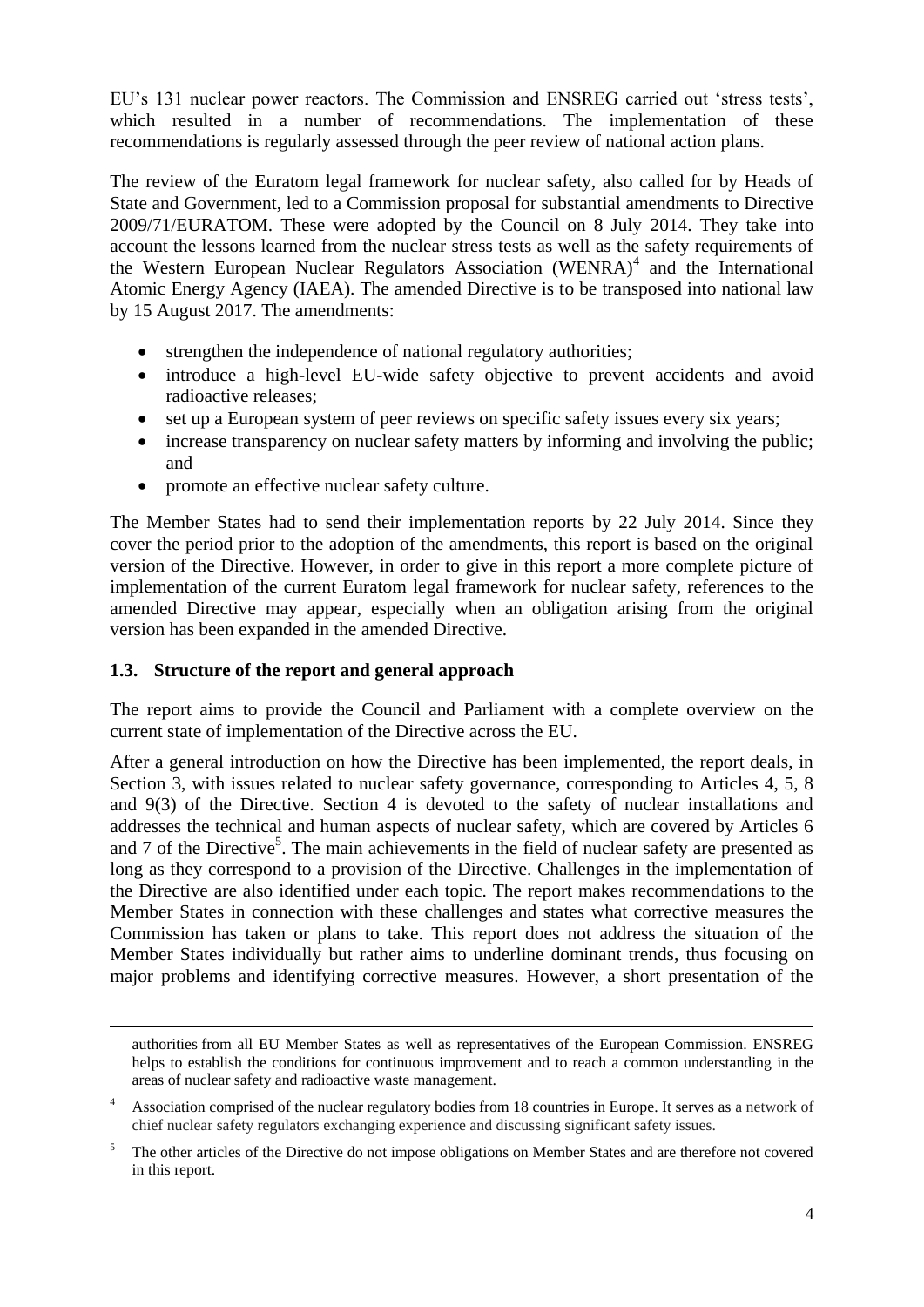steps taken by each Member State to implement the Directive is provided for in the accompanying Staff Working Document.

#### <span id="page-4-0"></span>**2. OVERVIEW OF IMPLEMENTATION AS REGARDS THE LEGAL FRAMEWORK AND THE REGULATORY AUTHORITY**

In respect of the Directive's obligations regarding the establishment of a legal framework for nuclear safety, the setting-up of a regulatory authority, the allocation of appropriate resources, and the performance of international peer reviews of the system, it has been reported that all the Member States have adopted corresponding legislative measures.

However, some Member States need to make certain that their regulatory authority has adequate resources.

As regards international peer reviews of the regulatory infrastructure, 19 Member States (including all Member States with nuclear power plants) have hosted an Integrated Regulatory Review Service (IRRS) coordinated by the IAEA or plan to host one by the end of 2015. That leaves 9 Member States that have not hosted such a review, although 5 of them have planned one in the coming years, the Directive's requirement being to host an international review at least every ten years<sup>6</sup>.

1

The deadline for the 10 years should start for each Member State from the date of adoption of the transposition measures. Given that the transposition deadline was 22 July 2011, a review mission should be hosted at the latest by 22 July 2021.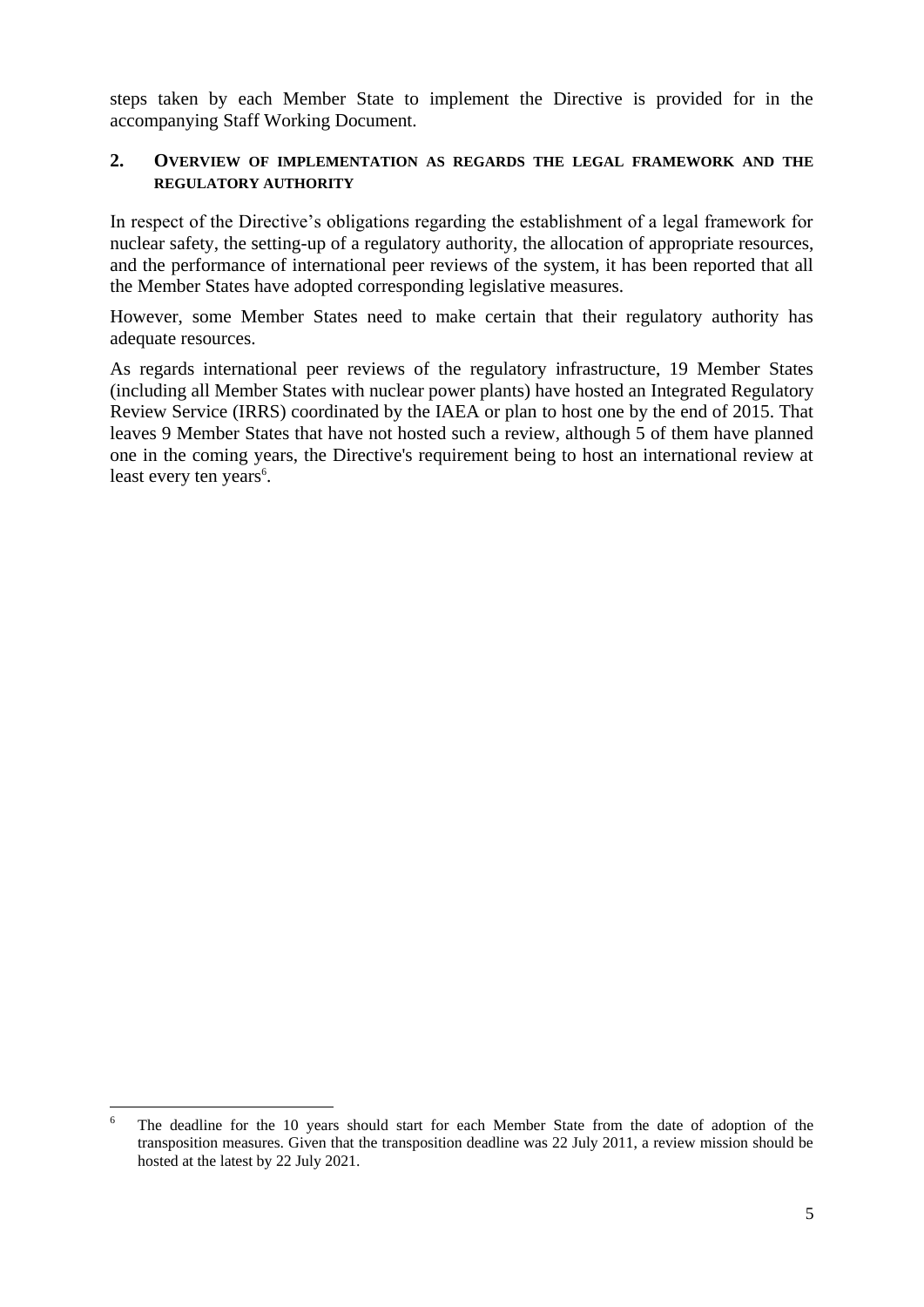#### <span id="page-5-0"></span>**3. NUCLEAR SAFETY GOVERNANCE**

Today, the EU has the largest number of nuclear power reactors in the world and a number of Member States are planning investments in this sector. Member States already using nuclear energy and those launching a nuclear programme need to have the following in place:

- a well-organised legislative, regulatory and organisational framework for nuclear safety, including a clear allocation of responsibilities;
- an independent competent regulatory authority endowed with adequate powers and resources;
- effective public information procedures, and
- a regular peer review of the whole system.

### <span id="page-5-1"></span>**3.1. Legislative, regulatory and organisational framework (Article 4)**

All Member States reported that they had a national legislative, regulatory and organisational framework in place to carry out the activities covered by the Directive (Article 4(1)). The national frameworks, which include laws and implementing regulations, have been developed in very different ways, depending on the countries' nuclear profiles and national administrative systems. For instance, some non-nuclear countries address such issues through general legislation on health, environment or civil protection.

However, the allocation of responsibilities (issuing licences, monitoring, imposing penalties) between the competent public bodies, as presented in some national reports, is not entirely clear. Although the allocation of responsibilities depends on the national legal systems and practices, this is more complex when there are several administrative levels or several bodies contributing to decision-making. It is indeed important that where several authorities have responsibilities for nuclear safety, the clear allocation of responsibilities and the effective coordination of the regulatory functions should be ensured to avoid any omissions or undue duplications as well as conflicting requirements.

Article 4(2) of the Directive requires Member States to maintain and improve the national framework, taking into account operating experience, insights gained from safety analyses for operating nuclear installations, development of technology and results of safety research. Several national reports do not state how these elements are used to maintain and improve the national framework.

### <span id="page-5-2"></span>**3.2. Competent regulatory authority (Article 5)**

All Member States reported that they had established a regulatory authority to monitor the activities covered by the Directive (Article 5(1)).

The legal status of these authorities differs from one country to another. In some Member States, the regulatory authorities are ministerial departments; in others, they are structurally independent from the government. In other cases, there is a system of authorities within and outside the governmental structure.

In some countries, reorganisation has happened recently or is currently under way. One approach is for bodies subordinated to different ministries to be brought together in one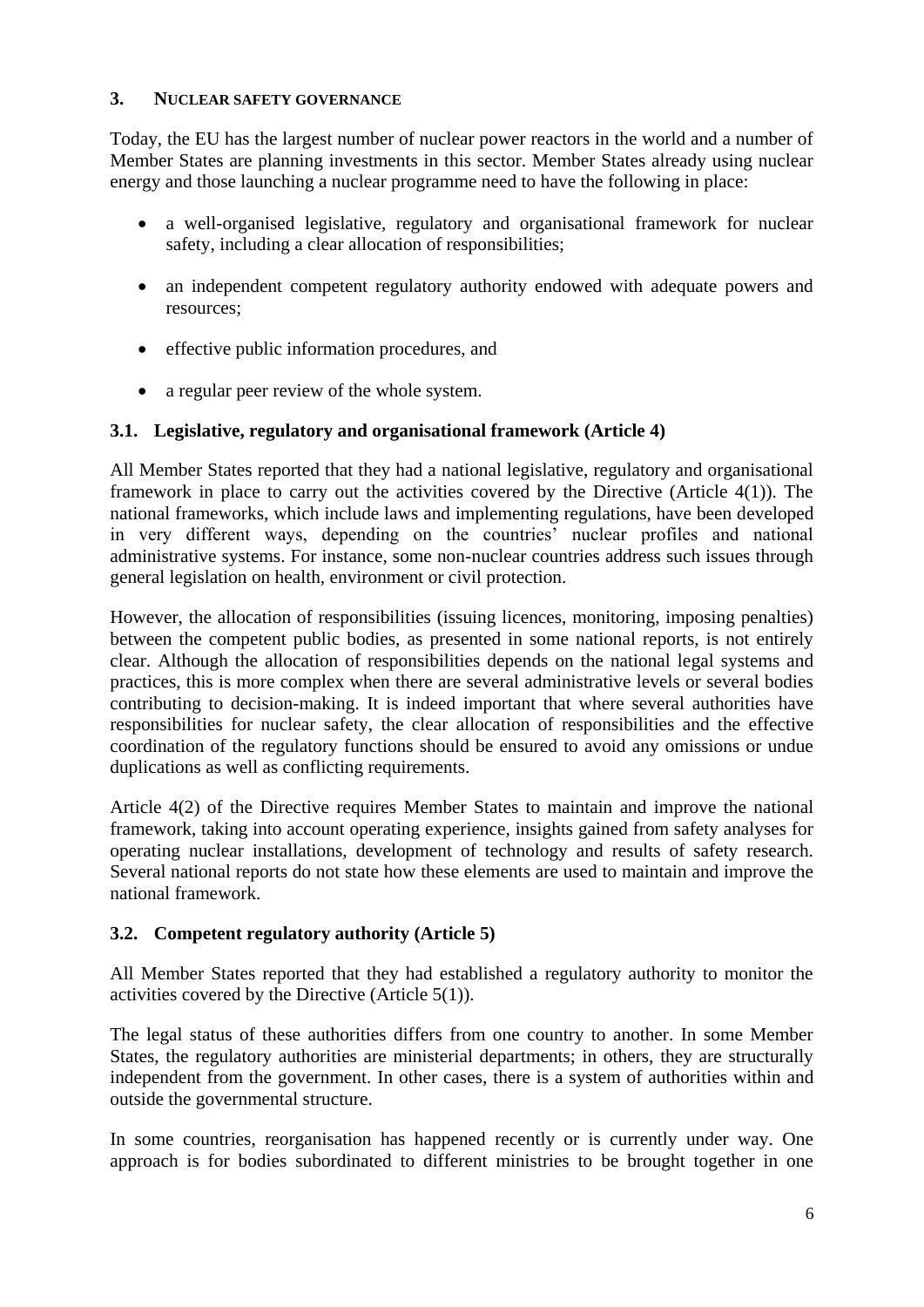legally independent authority. All that the Directive requires on this point is that the regulatory authority is functionally separate from any other body or organisation concerned with the promotion of nuclear energy (Article 5(2)).

However, challenges in the implementation of the Directive have been identified as regards the regulatory authority's legal powers and human and financial resources (Article 5(3)). From the Commission's perspective, such situations may jeopardise the necessary independence of the regulatory authority. This matter will require special attention by national authorities.

In many cases, the regulatory authority relies on a technical support organisation (TSO) to review and assess files submitted by licence holders. However, it is not always completely clear how conflicts of interest are avoided within TSOs, especially when they themselves are operating nuclear installations (e.g. research reactors) or are, at least partially, working for licence holders.

### <span id="page-6-0"></span>**3.3. Information to the public (Article 8)**

Member States handle the question of transparency in different ways and to differing extents. The most common practices include information release through the regulatory authority's website, press releases, media interaction and annual reports. Some countries stated that regulatory decisions are published in an official journal.

The types of actions that have been reported include:

- the regulatory authority defined a communication strategy or policy;
- specific communication tools were put in place for use in nuclear crisis situations;
- inspection follow-up letters were published on the regulatory authority's website;
- a consultative body on transparency was set up, bringing together members of parliament, civil society representatives, recognised experts and industrial and institutional stakeholders.

Going beyond the obligation of transparency required by Article 8 of the Directive, some Member States reported on public involvement activities, corresponding to an obligation under the amended Directive.

### <span id="page-6-1"></span>**3.4. International peer review of the national framework (Article 9(3))**

Pursuant to the Directive, all Member States are obliged to host an international peer review to assess their national framework and competent regulatory authorities at least every ten years.

By the end of 2015, all EU Member States operating nuclear power plants will have hosted, over the required 10-year period, an international peer review team to evaluate their national regulatory infrastructure for nuclear safety and radiation protection. Five Member States not producing nuclear energy will also have hosted a review mission by 2015. Some reviews cover the whole scope of nuclear safety, while others had a reduced scope.

This table shows all the international peer reviews (full or reduced scope missions) carried out within the Member States since the deadline for the transposition of the Directive elapsed in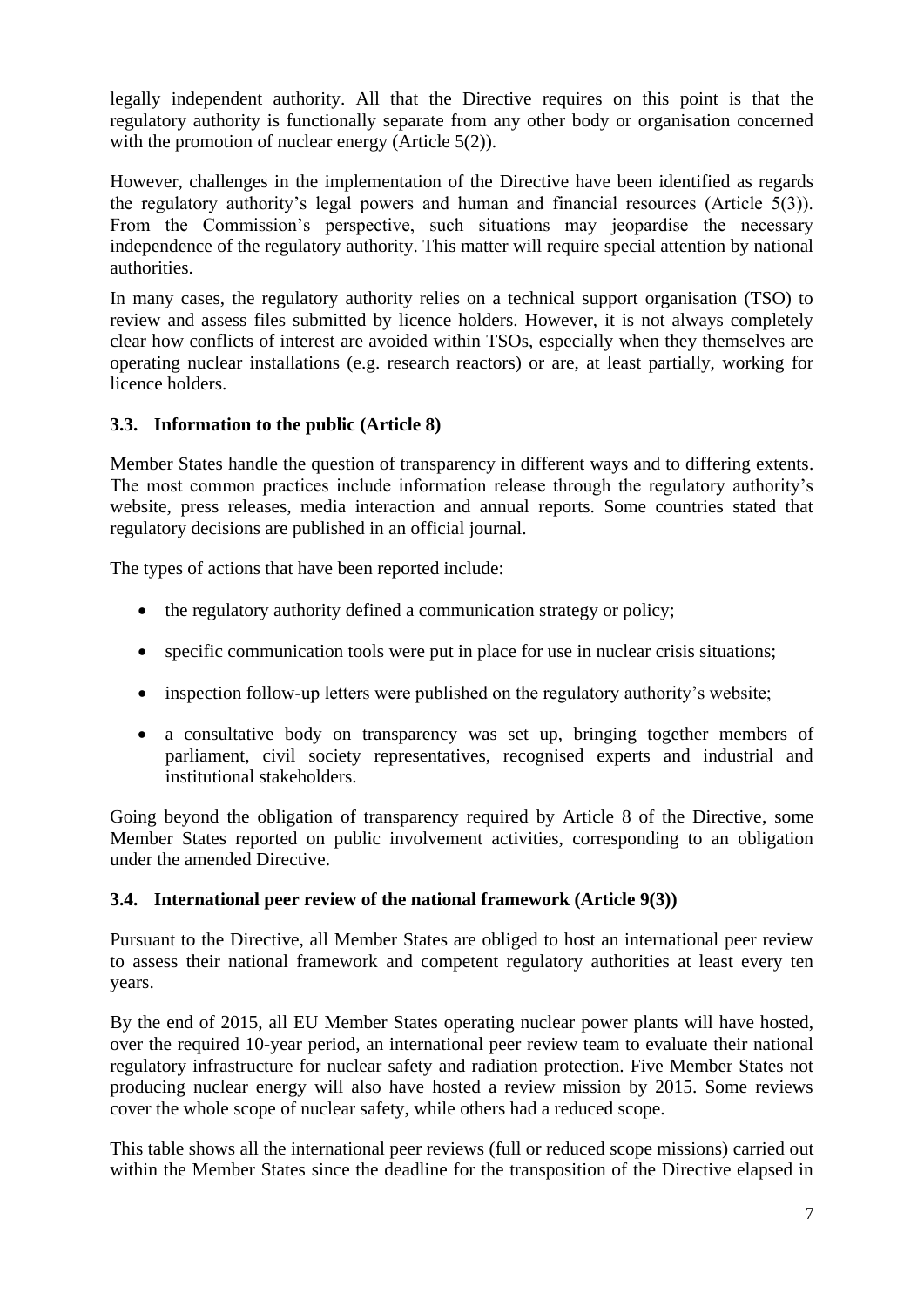|                      | 2011       | 2012                 | 2013       | 2014       | 2015       |
|----------------------|------------|----------------------|------------|------------|------------|
| <b>Austria</b>       |            |                      |            |            |            |
| <b>Belgium</b>       |            |                      | Full-Scope |            |            |
|                      |            |                      | Mission    |            |            |
| <b>Bulgaria</b>      |            |                      | Full-Scope |            |            |
|                      |            |                      | Mission    |            |            |
| <b>Croatia</b>       |            |                      |            |            | Full-Scope |
|                      |            |                      |            |            | Mission    |
| <b>Cyprus</b>        |            |                      |            |            |            |
| <b>Czech</b>         |            |                      | Full-Scope |            |            |
| <b>Republic</b>      |            |                      | Mission    |            |            |
| <b>Denmark</b>       |            |                      |            |            |            |
| <b>Estonia</b>       |            |                      |            |            |            |
| <b>Finland</b>       |            | Reduced-             |            |            |            |
|                      |            | <b>Scope Mission</b> |            |            |            |
| <b>France</b>        |            |                      |            | Full-Scope |            |
|                      |            |                      |            | Mission    |            |
| Germany <sup>7</sup> |            |                      |            |            |            |
| <b>Greece</b>        |            | Reduced-             |            |            |            |
|                      |            | <b>Scope Mission</b> |            |            |            |
| <b>Hungary</b>       |            |                      |            |            | Full-Scope |
|                      |            |                      |            |            | Mission    |
| <b>Ireland</b>       |            |                      |            |            | Full-Scope |
|                      |            |                      |            |            | Mission    |
| <b>Italy</b>         |            |                      |            |            |            |
| Latvia               |            |                      |            |            |            |
| Lithuania            |            |                      |            |            |            |
| <b>Luxembourg</b>    |            |                      |            |            |            |
| <b>Malta</b>         |            |                      |            |            | Full-Scope |
|                      |            |                      |            |            | Mission    |
| <b>Netherlands</b>   |            |                      |            | Full-Scope |            |
|                      |            |                      |            | Mission    |            |
| Poland               |            |                      | Full-Scope |            |            |
|                      |            |                      | Mission    |            |            |
| <b>Portugal</b>      |            |                      |            |            |            |
| Romania              | Full-Scope |                      |            |            |            |
|                      | Mission    |                      |            |            |            |
| <b>Slovak</b>        |            | Full-Scope           |            |            |            |
| <b>Republic</b>      |            | Mission              |            |            |            |
| <b>Slovenia</b>      | Full-Scope |                      |            |            |            |
|                      | Mission    |                      |            |            |            |
| Spain <sup>8</sup>   |            |                      |            |            |            |
| Sweden               |            | Full-Scope           |            |            |            |
|                      |            | Mission              |            |            |            |
| <b>United</b>        |            |                      |            |            |            |
| Kingdom <sup>9</sup> |            |                      |            |            |            |

<sup>2011.</sup>

 $\overline{7}$ <sup>7</sup> Germany hosted an international peer review (IRRS mission) in 2008 and a follow-up mission in 2011.

<sup>8</sup> Spain hosted an international peer review (IRRS mission) in 2008 and a follow-up mission in 2011.

<sup>&</sup>lt;sup>9</sup> The UK has invited modular international peer reviews (IRRS missions) in 2006 and 2009 and a follow-up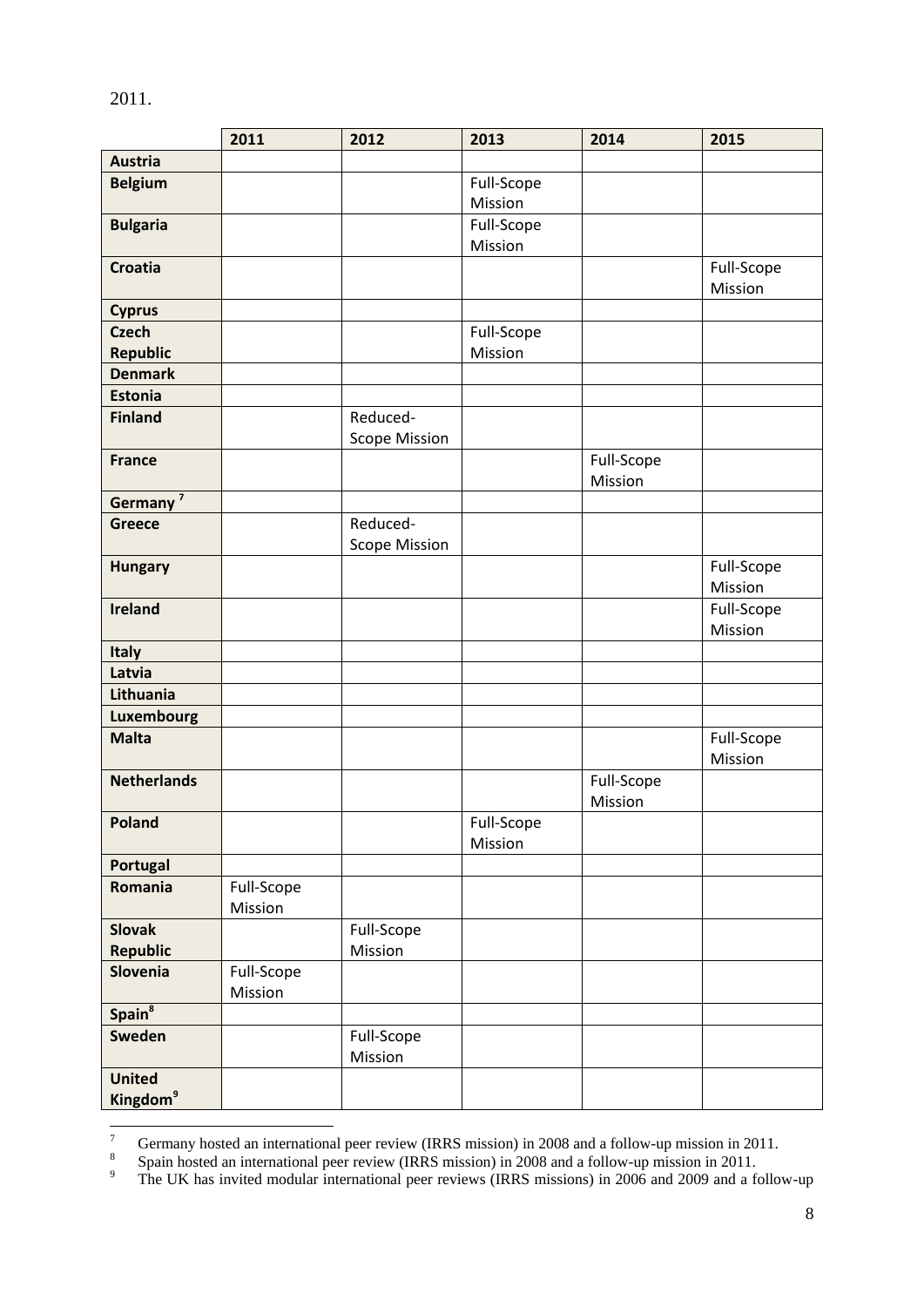In general, the peer review teams' reports are posted online by Member States. However, not all Member States systematically reported the outcomes of the peer review directly to the Commission, even though this is required under Article 9(3) of the Directive. The Commission reminded the Member States of their obligations in this respect. Most of the reports have now been obtained.

To support the process, between 2011 and 2015, the Commission provided EUR 1.8 million for the IAEA's Integrated Regulatory Review Service (IRRS) missions programme. The Commission's aim was to assist Member States in complying with this requirement of the Directive. Staff from the Commission's Joint Research Centre took part as observers in such missions. The Commission will continue to provide assistance beyond 2015.

Some Member States also reported that they had hosted international reviews of installations, although this goes beyond the scope of the Directive. IAEA  $OSART^{10}$  missions to evaluate the safety of operating nuclear power reactors take place several times a year in the EU. Under the amended Directive, the peer review obligation is extended to technical issues through a new system of European topical peer reviews. The first of these will start in 2017.

## <span id="page-8-0"></span>**3.5. Recommendations to Member States and further Commission action**

In light of the above, special attention should be paid by members of the Euratom Community to the following challenges:

 Member States should ensure a clear allocation of responsibilities and coordination between relevant state bodies, especially when several administrative levels or several bodies contribute to decision-making.

*The Commission will pay special attention to this matter when monitoring the transposition of the amended Directive.*

• When developing the legal framework, Member States should systematically take into account lessons learned from operating experience, the development of technology and safety research.

*To supplement the steps taken to this end at national level, the Commission will closely monitor any new developments in this field and enhance coordination among Member States.* 

• Member States should ensure an effective independence of their competent regulatory authorities from undue influence in their regulatory decision-making and guarantee that they are provided with the appropriate means and competencies to properly carry out the responsibilities assigned to them. For this purpose, Member States should ensure that the regulatory authority has human and financial resources commensurate with the country's current nuclear profile, nuclear power development projects and decommissioning plans. In addition, they should guard against possible conflicts of interest in the regulatory authorities' technical support organisations.

1

mission in 2013.

<sup>&</sup>lt;sup>10</sup> Operational Safety Review Team.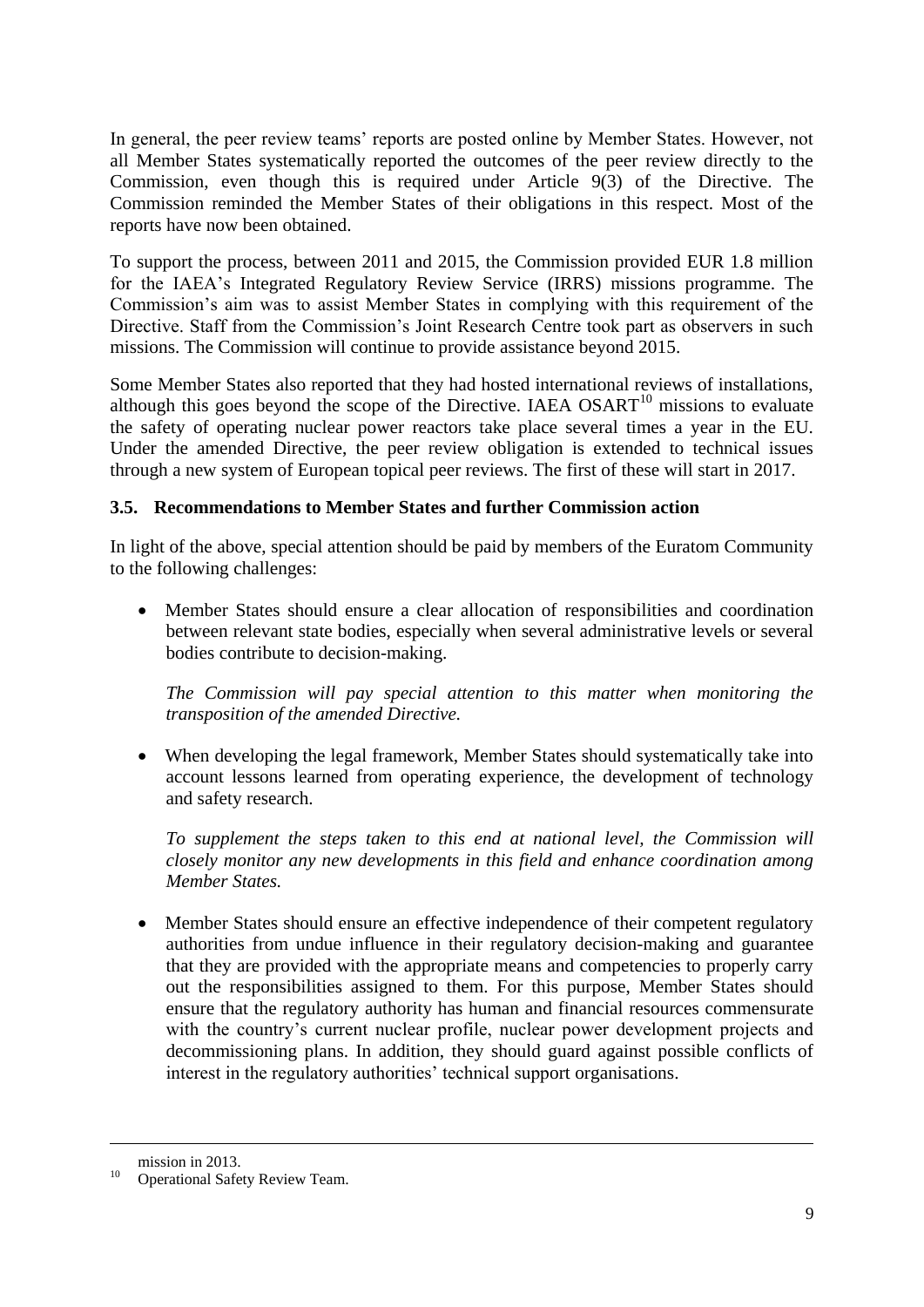*The Commission will pay special attention to the independence of the regulatory authority when monitoring the implementation of the amended Directive. It will encourage an effective cooperation among Member States in order to ensure added value from existing resources.* 

 Member States should systematically report the outcomes of any international peer review to the Member States and the Commission, as required in Article 9(3) of the Directive.

*The Commission will require a systematic reporting of the outcomes of these international peer review missions in the future.*

 All Member States should host international peer review missions to review the legal and regulatory framework, since the Directive requires these missions to be carried out on a 10-year basis. Member States should consider in particular hosting 'full scope' rather than 'limited scope' missions in which the country chooses to leave some issues out.

*The Commission will continue to check that such review missions are organised in the Member States at least every 10 years, in the setting of the memorandum of understanding between the Community and the IAEA, and provide support to the IAEA in the implementation of the programme of the IRRS missions in the EU Member States.*

#### <span id="page-9-0"></span>**4. SAFETY OF NUCLEAR INSTALLATIONS (ARTICLES 6 AND 7)**

This section addresses the steps taken by Member States to address the two complementary pillars of nuclear safety: human factor and technical safety. Although the Directive does not include technical criteria to ensure the safety of nuclear installations, it obliges Member States to maintain a national framework setting out the licence holders' main obligations as defined in the Directive. Such provisions are complemented by those on nuclear safety education and training.

In the case of several countries operating both nuclear power plants and other nuclear installations, the national reports focus almost entirely on power plants. Very little information is available for the other types of installation covered by Article 3 of the Directive.

### <span id="page-9-1"></span>**4.1. Obligations of licence holders (Article 6)**

Almost all Member States with nuclear installations reported that their legislation explicitly assigns primary responsibility for the nuclear safety of nuclear installations to the licence holder, thus complying with Article 6(1). However, the issue of the control over contractors and sub-contractors remains a challenge. To cope with this, some national systems impose a limit on the cascade of contractors, allowing, for example, a maximum of two contractors on a specific task. The amended Directive explicitly makes licence holders responsible for the actions of contractors and sub-contractors.

All Member States with nuclear installations have programmes to conduct regular safety assessments of their installations under the supervision of the regulatory authority (as provided for in Article 6(2)), although the methodology for such reviews varies between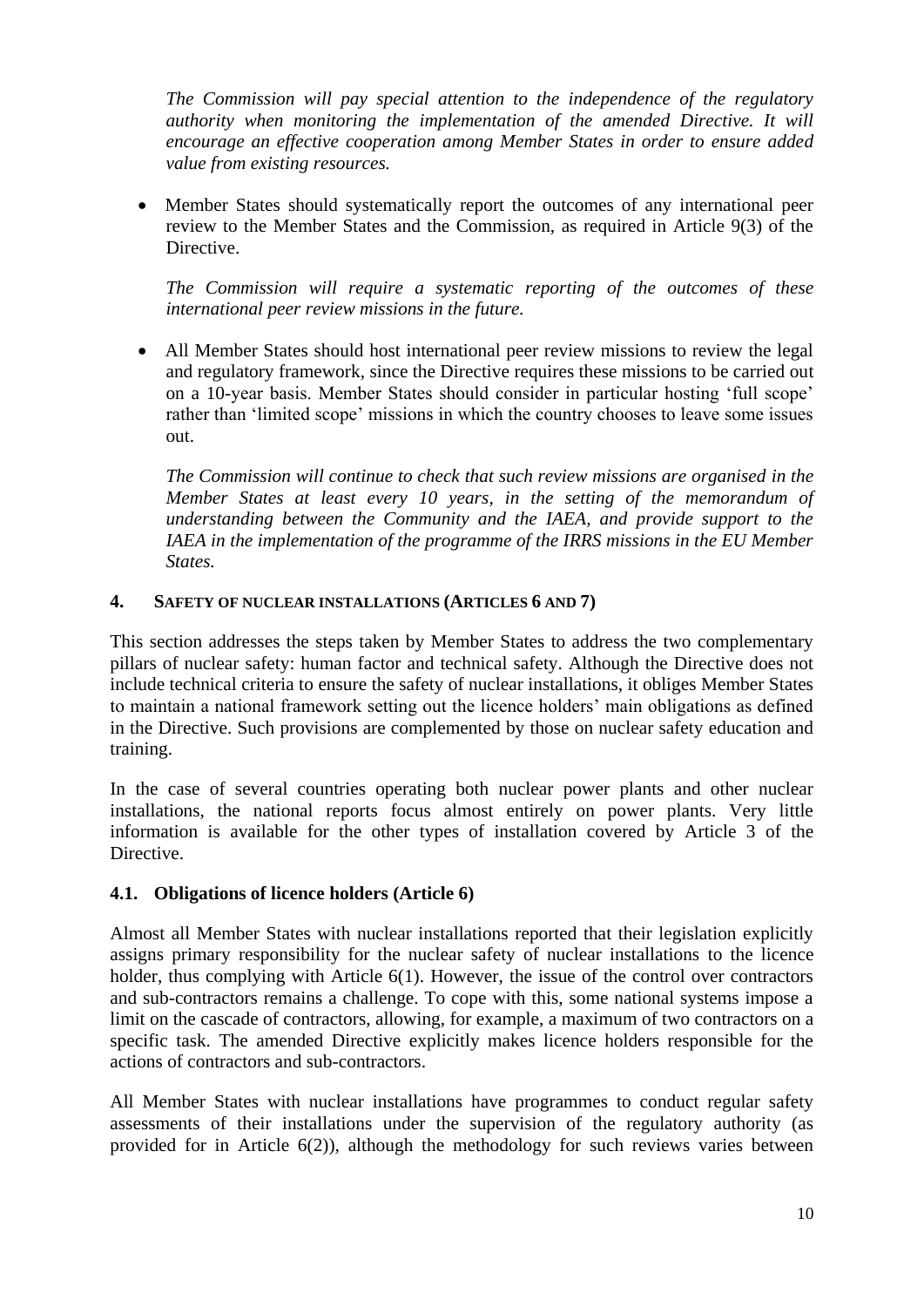countries. Under the amended Directive, such reviews have to be conducted at least every 10 years.

Member States reported extensively on arrangements in place to mitigate a nuclear accident and on emergency measures (Article 6(3)). Emergency procedures, however, vary across Member States, which highlights the need for coordination. Some countries have included in their legislation a requirement for a nuclear power plant licence holder to implement plantspecific emergency operating procedures (EOPs) and severe accident management guidelines (SAMGs).

National reports refer widely to management systems focusing on safety and quality control procedures, as provided for in Article 6(4) of the Directive. Sometimes, the regulatory authority's annual inspection plan provides for inspections focusing on the licence holder's quality assurance or management system.

Member States reported that the obligation in Article 6(5), i.e. that the national framework requires licence holders to maintain adequate human and financial resources to fulfil their obligations, is usually met in practice. However, Member States did not always report that this obligation is explicitly stated in their legislation. Moreover, it is not always clear whether financial resources cover the entire lifetime of the installation, including decommissioning. In addition, the question of how to check that licence holders have adequate financial resources has not been settled: for instance, whether all nuclear authorities have the capabilities to assess licence holders' financial resources.

Overall, major improvements have already been made on the ground as a result of the post-Fukushima stress tests. Such improvements are detailed in the national action plans submitted to a second European peer review in April 2015 (see section 4.3 below). As nuclear safety can be ensured only through continuous development, future nuclear installations will be subject to the stringent obligations arising from the amended Directive. These include requirements that nuclear installations be designed, sited, constructed, commissioned, operated and decommissioned with the objective of preventing accidents and mitigating the consequences should an accident occur.

### <span id="page-10-0"></span>**4.2. Expertise and skills in nuclear safety (Article 7)**

As recalled in recital 19 of the Directive, a strong safety culture is one of the fundamental safety management principles necessary for achieving safe operation of nuclear installations. Likewise, the 2014 Review Meeting of Contracting Parties to the Convention on Nuclear Safety acknowledged that major accidents in the nuclear and other high hazard industries most frequently derive from organisational and human factors. This view is restated more firmly in the amended Directive.

Responsibilities for expertise and skills in nuclear safety lie both with the regulatory authority and the licence holders. In this sense, many regulatory authorities have already made 'safety culture' a subject in its own right in nuclear safety supervision. Likewise, initiatives to ensure or promote adequate training for regulatory authorities or utilities staff have been put in place in several Member States.

Member States reported on their efforts to increase skills and competencies in the nuclear sector. Some gave details of measures to link the academic world and the industry in order to ensure shared understanding of key skills priorities for the nuclear sector and how skills demand can be met.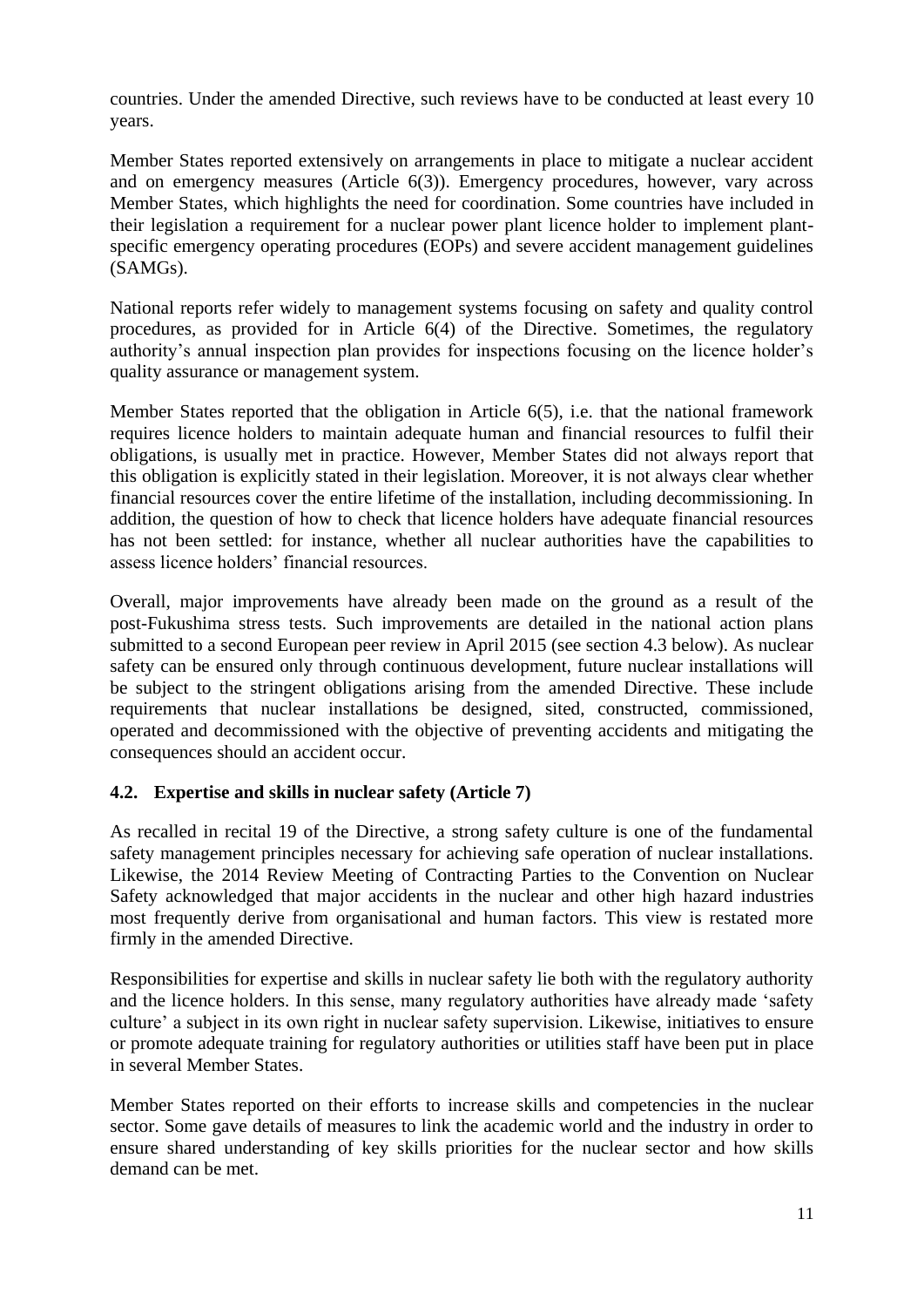However, recruiting and retaining the most qualified staff in the regulatory authority remains a challenge. Although in many Member States salary levels may be higher for certain categories of personnel in the private sector, some regulatory authorities manage to offer professional advantages that may offset the salary difference.

The examples of action taken to enhance expertise and skills in nuclear safety, as reported by Member States include:

- the establishment of a multi-annual strategy on developing expertise and skills, including safety culture;
- the adoption of legal provisions on human, organisational and social aspects in nuclear safety;
- the drawing-up, by the regulatory authority, of safety indicators to measure how organisational and human aspects of nuclear safety are being taken into account;
- topic-specific inspections by the regulatory authority, focusing on licence holders' quality assurance and management systems;
- checks, by the regulatory authority, that human factors are incorporated into safety aspects when a nuclear installation is designed or modified;
- as regards training:
	- o the establishment of a maintenance practice centre, which includes full-scale equipment and training mock-ups;
	- o a computer-based training system for the regulatory authority;
	- o evaluation of competence in disciplines of importance to the regulatory authority and associated training and recruitment processes;
	- o training programmes tailored to each new inspector, with progress monitored by a manager;
	- o limiting for a time the administrative power vested in young inspectors.

### <span id="page-11-0"></span>**4.3. Recommendations to Member States and further Commission action**

 The next national implementation reports should take into account all installations covered by the amended Directive and not only nuclear power plants. Similarly, Member States should ensure appropriate application of the Directive to all such nuclear installations.

*The Commission will pay special attention to Member States' implementation of the Directive to all nuclear installations in the remit of the Directive and the adequate reporting.*

 Member States should complete the implementation of the recommendations of nuclear stress tests to improve the safety of nuclear installations.

*Between 20th and 24th April 2015, the Commission organised, with the support of ENSREG, the 2nd National Action Plan Workshop to peer review Member States'*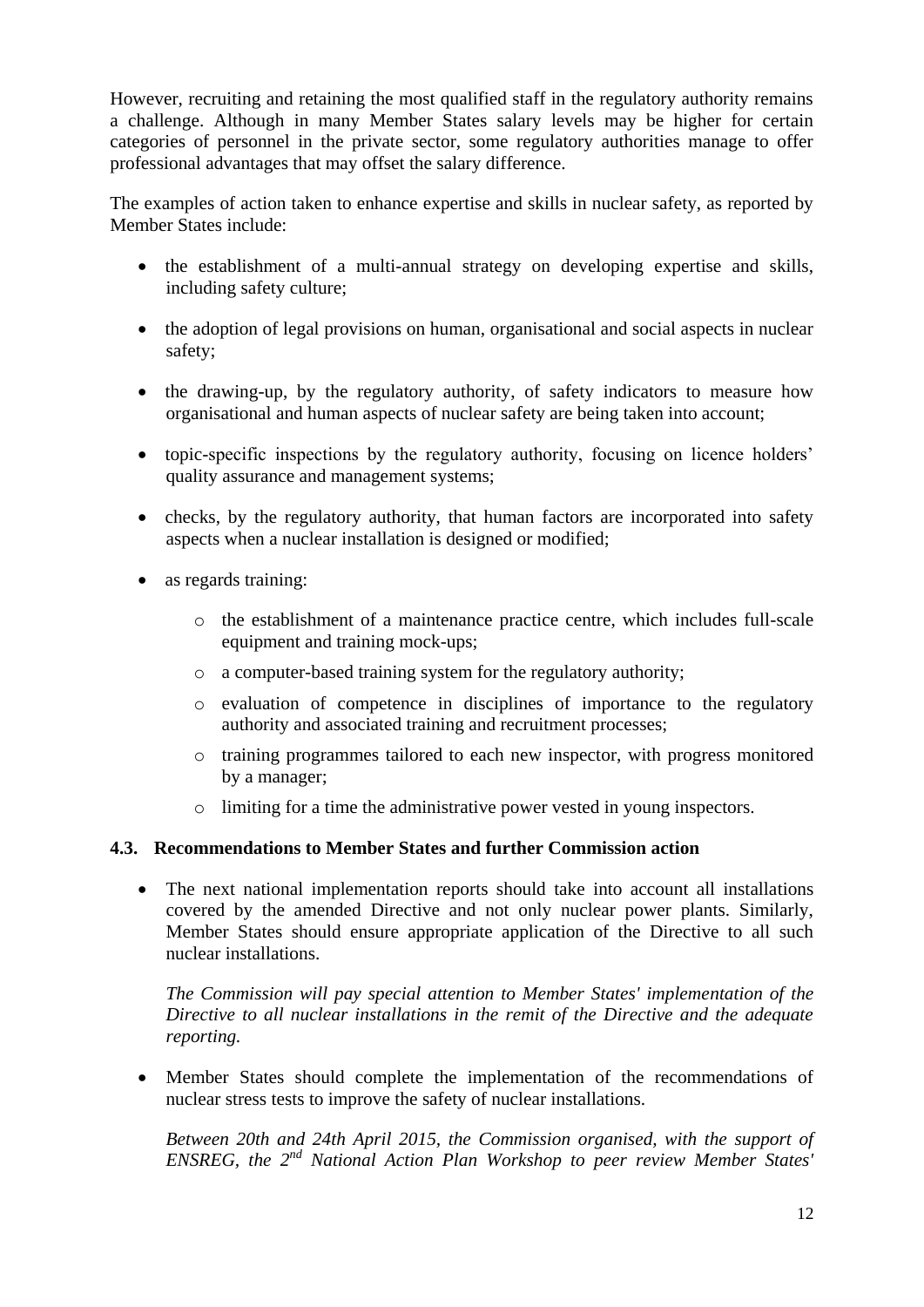*progress on technical implementations related to their stress test actions. Members States with a nuclear programme as well as others Member States (Austria, Croatia, Denmark, Ireland, Poland) and non-EU countries (Armenia, Norway, Switzerland, Taiwan, Ukraine, USA) participated in this workshop. This second workshop focused in particular on evaluating the progress in the implementation process, including additional measures undertaken and changes included in the original schedule. Special attention was devoted to the technical basis for the changes proposed as well as the review of studies and analyses identified and completed since the 2013*  workshop. The strong and continuous commitment of all participating nuclear *operators and regulatory authorities towards the full implementation of all improvement actions identified in their respective national action plans as well as the important number of actions already completed under the oversight of the national safety regulatory authorities were recognised during the workshop. However, it was noted that the status of implementation differs compared to the original deadlines presented in the 1st National Action Plan summary report<sup>11</sup> where major modifications were to be implemented by 2015-2018, and at the latest by 2020. While many nuclear operators have almost completed implementation, and others have clear schedules to complete actions by 2016, some have rescheduled specific actions for later than 2020. The Commission considers that the rate of safety upgrade implementation should be improved. A status report from each participating country on the implementation of the national action plan should be published periodically to ensure a transparent monitoring with the aim of publishing a final report on the implementation which coincides with the new Nuclear Safety Directive coming into effect in 2017.*

*The Commission will continue to closely monitor the progress made in the fulfilment of the national action plans implementing the stress tests results.*

*In addition, in line with the Roadmap for the Energy Union<sup>12</sup>, the Commission intends to publish a nuclear illustrative programme (PINC) to provide clarity on the needs for new investment in the nuclear field including safety upgrades of current nuclear installations.*

 The Member States should monitor licence holders' use of contractors and subcontractors and the possible safety implications. Member States will need to give special consideration to this issue when transposing the amended Directive, which states that the primary responsibility of the licence holder includes responsibility for the activities of contractors and sub-contractors that might affect safety.

*The Commission will pay special attention to this issue when monitoring the implementation of the amended Directive.*

• The national legal frameworks put in place by Member States should require licence holders to maintain well-qualified human and adequate financial resources during the whole lifecycle of installations.

*The Commission will pay special attention to this issue when monitoring the implementation of the amended Directive.*

<sup>1</sup> 11 <http://www.ensreg.eu/node/1343>

<sup>12</sup> COM(2015)80 final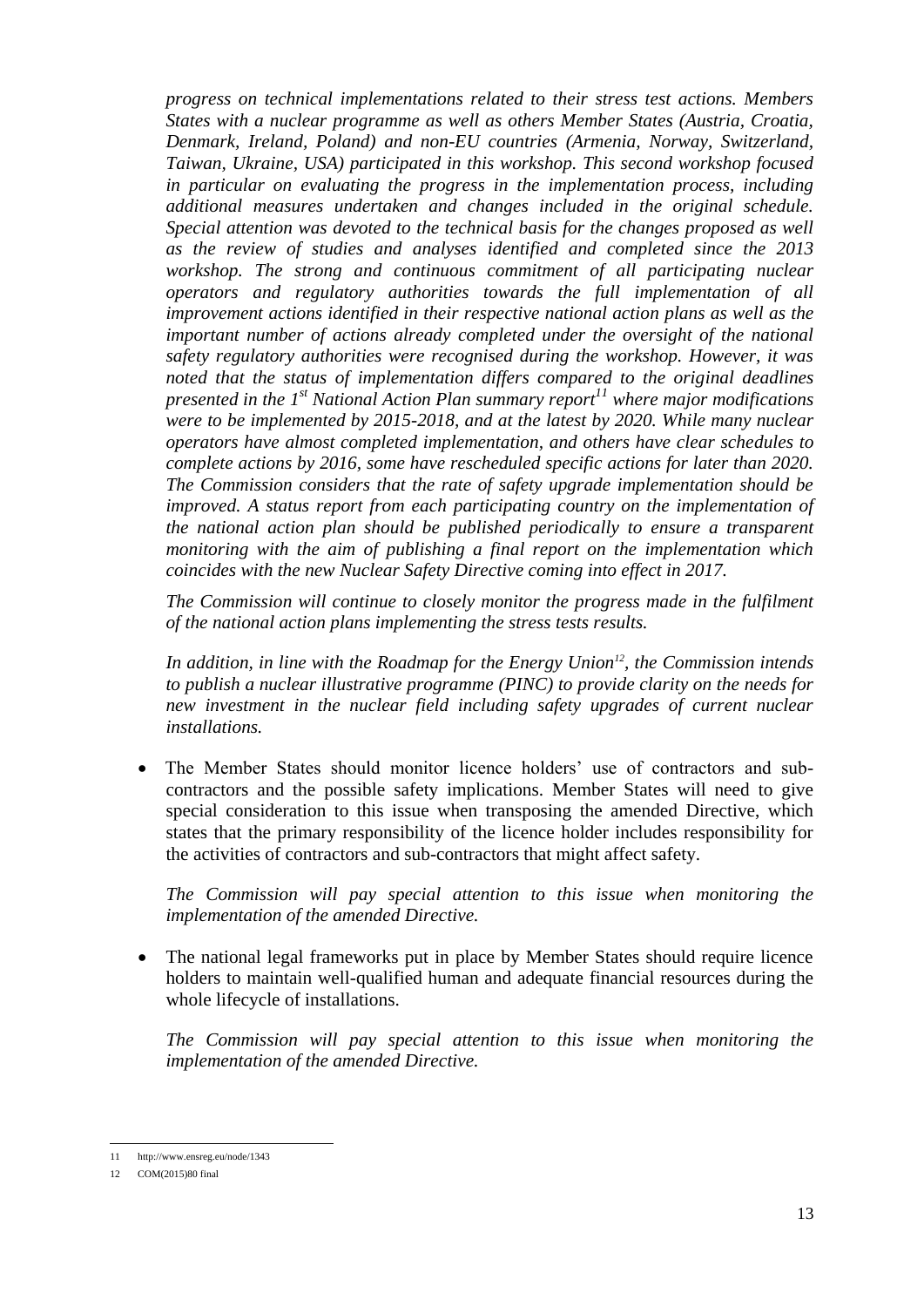*The Commission will also assist the Member States in complying with this obligation through the implementation of the Euratom Fission Training Schemes (EFTS), a lifelong learning and mobility programme notably designed to improve expertise and skills of the staff of the licence holders<sup>13</sup> .*

• The Member States should better coordinate national approaches to emergency preparedness and response. This issue is being addressed in the relevant international forums and in bilateral cooperation between Member States.

*The Commission will address the issue at European level in conjunction with the relevant provisions of the Basic Safety Standards Directive,<sup>14</sup> which is to be transposed into national law by 2018.*

<sup>13</sup> <sup>13</sup> http://ec.europa.eu/research/energy/euratom/index\_en.cfm?pg=fission&section=training<br> $\frac{14}{10}$ 

Council Directive 2013/59/EURATOM of 5 December 2013, laying down basic safety standards for protection against the dangers arising from exposure to ionising radiation, and repealing Directives 89/618/EURATOM, 90/641/EURATOM, 96/29/EURATOM, 97/43/EURATOM and 2003/122/EURATOM (OJ L 13, 17.1.2014, p. 1–73).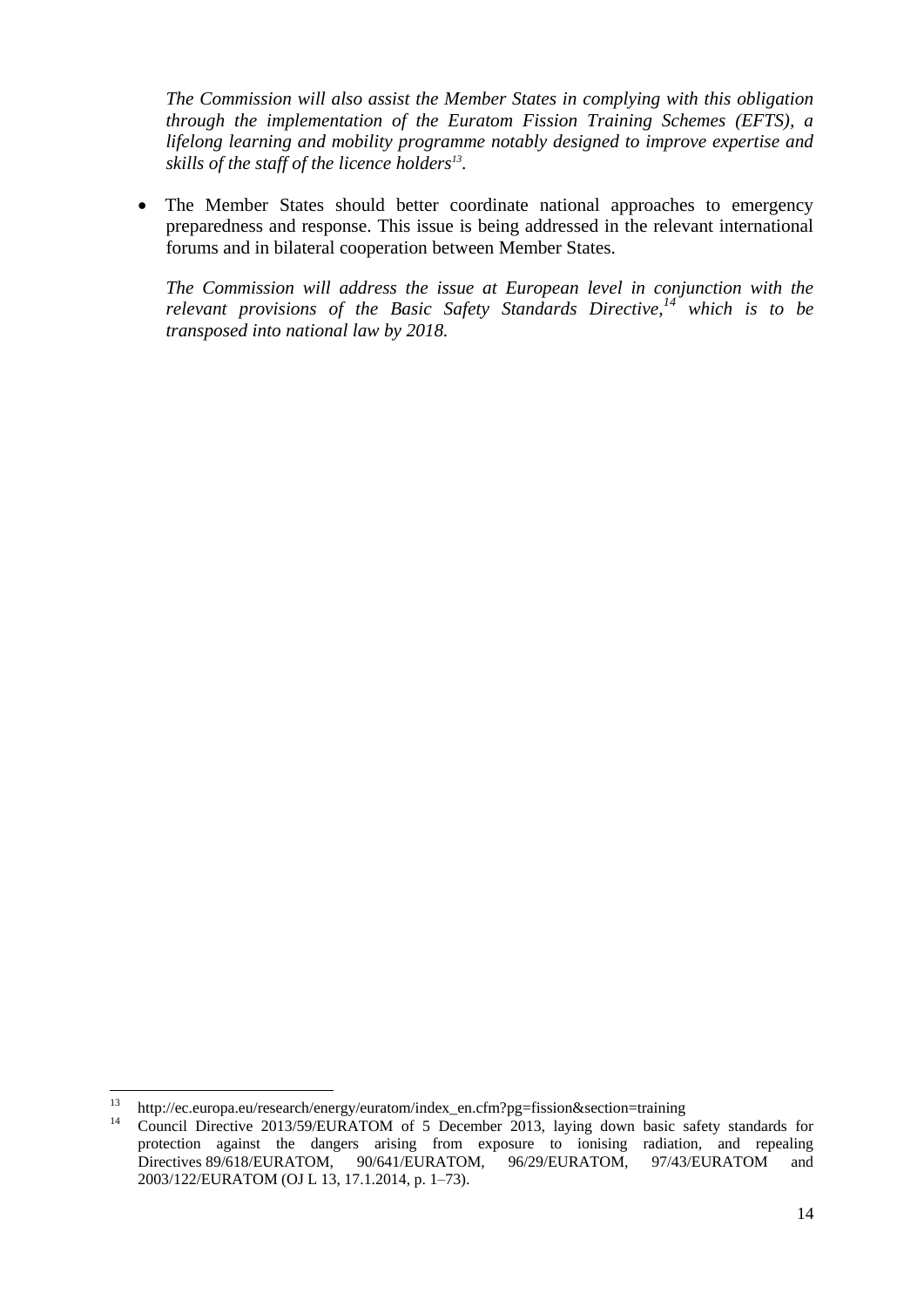#### <span id="page-14-0"></span>**5. CONCLUSION**

Having reviewed the national reports, the Commission concludes that there is, in general, a good level of compliance with the 2009 Nuclear Safety Directive.

The Directive has proven to be an effective instrument in improving nuclear safety, as most Member States reported that they had upgraded their legal system in order to transpose it into national law.

The basic aim of the Directive is to ensure appropriate national arrangements to achieve a high level of safety. In general, the national reports demonstrate that these arrangements are in place in the EU as regards the legal framework and regulatory authority. However, in some cases it is not certain that such authorities are adequately staffed and funded. Cooperation among Member States should be encouraged in order to ensure an effective use of existing resources, for instance in the case of Long Term Operation of nuclear power plants' or new builds' licencing procedures. Such cooperation would be particularly beneficial for smaller competent regulatory authorities.

International benchmarking has been widely used: by the end of 2015, international counterparts will have reviewed the legal and organisational framework of all Member States operating nuclear power plants, through IAEA Integrated Regulatory Review Service missions. Full-scope missions should be preferred to limited ones.

Safety arrangements imposed on nuclear installations (under the supervision of regulatory authorities), including development of expertise and skills, are largely in place. Wherever appropriate, nuclear plant licence holders tend to establish strong synergies with national or international research and training organisations dedicated to the improvement of reactor safety regulation, technology and culture.

However, although most of Member States reported having national provisions as regards the human and financial resources of the licence holders, it should be clarified whether the regulatory authority has the ability to assess the adequacy of such resources, especially financial ones, and whether these obligations are effectively implemented and enforced. In this respect, it would be worth recalling Article 192 of the Euratom Treaty according to which "Member States shall take all appropriate measures, whether general or particular, to ensure fulfilment of the obligations arising out of this Treaty or resulting from action taken by the institutions of the Community. They shall facilitate the achievement of the Community's tasks."

As confirmed through the nuclear stress tests and the initial check of Member States' transposition of the Directive, there are differences from country to country over the identification and management of safety issues. This is partly due to the fact that the 2009 Directive only contained broad principles, leaving some leeway to Member States as regards their implementation, and failed to impose some important requirements. The amended Nuclear Safety Directive addressed these deficiencies, by strengthening important obligations on, for instance, the independence of the regulatory authority and interaction with the public. The amended Directive also goes beyond the 2009 Directive's requirements by introducing a common EU safety objective, supplemented by a European peer-review mechanism, with a view to harmonising the EU approach to nuclear safety. As a result, the transposition of the amended Directive represents a new challenge for Member States.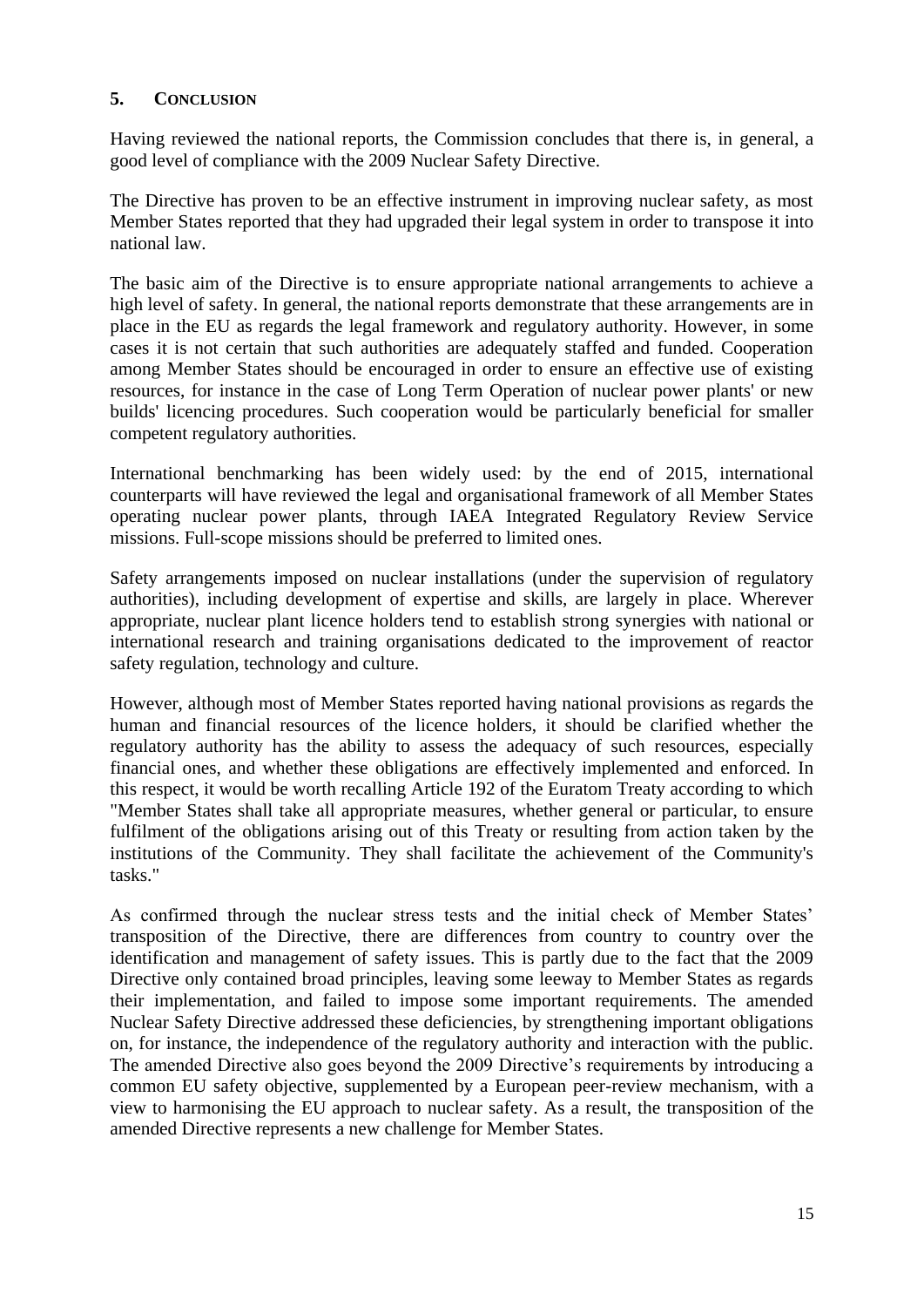The next national reports on the implementation of the Directive should be sent to the Commission by 22 July 2020. The Commission's report to the Council and Parliament will then follow. By that time, the Commission will have received and analysed the Member States' national provisions transposing the amended Directive.